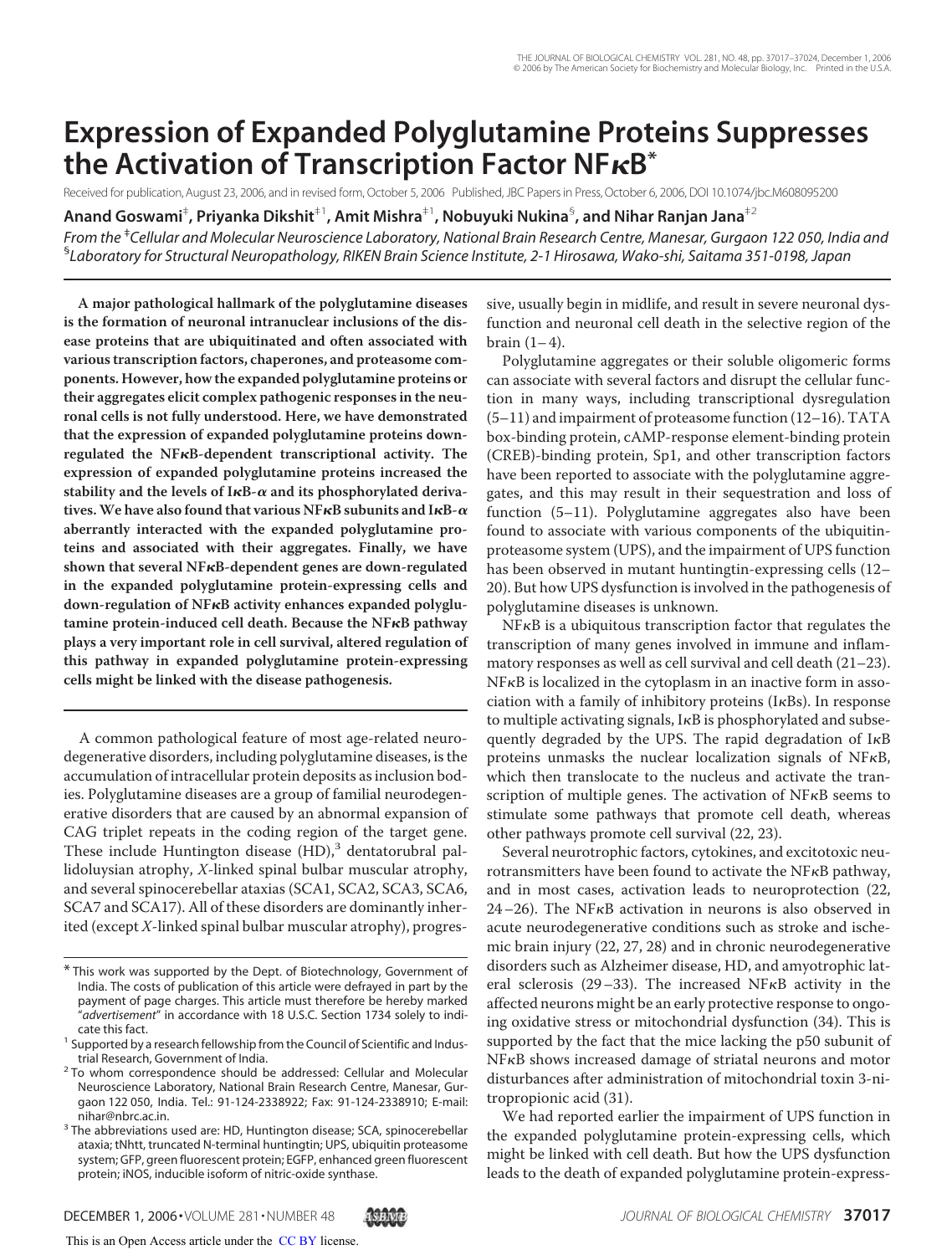ing cells is not well understood. Because the  $NFKB$  activation is essential for cell survival and is highly regulated by the UPS (35), we investigated the possible role of the  $NFKB$  pathway in the expanded polyglutamine protein-induced cell death. Here, we report that the expression of expanded polyglutamine proteins causes down-regulation of  $NFRB$  activity and promotes expanded polyglutamine protein-induced cell death.

#### **EXPERIMENTAL PROCEDURES**

Materials—MG132, curcumin, cycloheximide, lipopolysaccharide, proteasome substrate, 3-(4,5-dimethylthiazol-2-yl)- 2,5 diphenyltetrazolium bromide, and all cell culture reagents were obtained from Sigma. Lipofectamine 2000, zeocin, G418, and ponasterone A were purchased from Invitrogen. SN50 (peptide inhibitor of  $NFRB$ ) was purchased from Santa Cruz Biotechnology. Rabbit polyclonal anti-I $\kappa$ B- $\alpha$ , anti-p-I $\kappa$ B- $\alpha$ , anti-NF<sub>K</sub>B p65 and p50 subunit, anti-ubiquitin, anti-iNOS, mouse monoclonal anti- $\beta$ -tubulin, and goat polyclonal anti-Cox2 were from Santa Cruz Biotechnology, and mouse monoclonal anti-GFP was from Roche Diagnostics. Goat anti-rabbit IgG-rhodamine was purchased from Vector Laboratories and horseradish peroxidase-conjugated anti-mouse and -rabbit IgG were from Amersham Biosciences. The source of ataxin-3 antibody has been described elsewhere (36).

Expression Plasmids and Stable Cell Lines—The enhanced green fluorescent protein (EGFP) and truncated N-terminal huntingtin (tNhtt) expression constructs pIND-tNhtt-EGFP-16Q and pIND-tNhtt-EGFP-150Q and the generation of the stable celllines of these constructs have been described previously (37). The generation of the stable neuro-2a cell line expressing retinoic acid X receptor (RXR) also has been described earlier (37). The construction of plasmids pEGFP-N1-MJD(t)-20CAG, pEGFP-N1-MJD(t)- 130CAG, pcDNA-MJD(t)-20CAG, and pcDNA-MJD(t)-130CAG have been described elsewhere (36). The plasmid NF $\kappa$ B-lu $c$ iferase (containing multiple copies of NF $\kappa$ B response elements) was obtained from Clontech. The plasmid PRL-SV40 and the dual luciferase reporter assay system were obtained from Promega.

Cell Culture, Transfection, Cell Viability, and Reporter Gene Assay—The wild-type mouse neuro-2a and COS-1 cells were cultured in DMEM supplemented with 10% heat-inactivated fetal bovine serum and antibiotics penicillin/streptomycin. The stable neuro-2a cell lines HD 16Q and HD 150Q were maintained in the same medium containing 0.4 mg/ml zeocin and 0.4 mg/ml G418. One day prior to transfection, the cells were plated into 6-well tissue-cultured plates at a subconfluent density. For the reporter gene assay, cells were transiently transfected with NFKB-luciferase and PRL-SV40 plasmids together using Lipofectamine 2000 reagent according to the manufacturer's instructions. Transfection efficiency was  $\sim 80-90\%$ . The cells were left untreated or induced with ponasterone A (1  $\mu$ <sub>M</sub>) for different time periods and then processed for luciferase assay. In some experiments, cells were induced for 2 days, treated with different  $NFKB$ -modulating agents for 8 h, and then processed for luciferase assay. In another experiment, the neuro-2a cells were first transfected with pEGFP-N1-MJD(t)- 20CAG and pEGFP-N1-MJD(t)-130CAG plasmids followed by NF<sub>K</sub>B-luciferase and PRL-SV40 plasmids. Luciferase activity

was measured using the dual luciferase reporter assay system according to the manufacturer's instructions. PRL-SV40 was used for co-transfection to normalize the data and transfected at a very low concentration (150-fold lower than  $N F<sub>K</sub>B$  luciferase plasmid). Data were represented as relative luciferase activity (the ratio of firefly to Renilla values). For the cell viability assay, HD 16Q and HD 150Q cells were plated into 96-well plates ( $5 \times 10^3$  cells/well). The cells were then induced with 1  $\mu$ M ponasterone A for 2 days and then treated with various agents for 8 h. Cell viability was measured by 3-(4,5-dimethylthiazol-2-yl)-2,5-diphenyltetrazolium bromide assay as described previously (37). The proteasome assay was performed as described earlier (38, 39). Statistical analysis was performed using Student's t test, and  $p < 0.05$  was considered to indicate statistical significance.

Co-immunoprecipitation and Immunoblotting Experiment— After 24 or 48 h of induction, cells were washed with cold phosphate-buffered saline, scraped, pelleted by centrifugation, and lysed on ice for 30 min with Nonidet P-40 lysis buffer (50 mM Tris, pH 8.0, 150 mM NaCl, 1% Nonidet P-40, complete protease inhibitor mixture). Cell lysates were briefly sonicated, centrifuged for 10 min at 15,000  $\times$  g at 4 °C, and the supernatants (total soluble extract) were used for immunoprecipitation as described earlier (38, 39). For each immunoprecipitation experiment, 200  $\mu$ g of protein in 0.2 ml of Nonidet P-40 lysis buffer was incubated either with 5  $\mu$ l (2  $\mu$ g) of GFP antibody or  $4 \mu$ l (2  $\mu$ g) of normal mouse IgG. Bound proteins were eluted from the beads with SDS  $(1\times)$  sample buffer, vortexed, boiled for 5 min, and analyzed by immunoblotting according to the procedure described earlier (38, 39). Blot detection was carried out with enhanced chemiluminescence reagent. All primary antibodies were used at 1:1000 dilutions for immunoblotting.

Immunofluorescence Techniques—Cells grown in chamber slides were induced with ponasterone A. Forty-eight hours after induction, the cells were washed twice with phosphate-buffered saline, fixed with 4% paraformaldehyde in phosphate-buffered saline for 20 min, permeabilized with 0.5% Triton X-100 in phosphate-buffered saline for 5 min, washed extensively, and then blocked with 5% nonfat dried milk in TBST (Tris-buffered saline with Tween 20) for 1 h. Primary antibody (anti-NF $\kappa$ B and  $anti-I\kappa B-\alpha$ , 1:500 dilutions; anti-ataxin-3, 1:1000 dilutions) incubation was carried out overnight at 4 °C. After several washings with TBST, the cells were incubated with rhodamineconjugated secondary antibody (1:500 dilutions) for 1 h, washed several times, and mounted in anti-fade solution. The samples were observed using a confocal microscope, and digital images were assembled using Adobe Photoshop.

Degradation Assay—HD 16Q and HD 150Q cells were plated in a 6-well tissue-cultured plate and induced with ponasterone A for 48 h. The cells were chased with 10  $\mu$ g/ml of cycloheximide for different time periods. The cells collected at each time point were then processed for immunoblotting using antibodies against I $\kappa$ B- $\alpha$  and NF $\kappa$ B p65 and p50 subunits.

#### **RESULTS**

The Levels of  $I$ <sub>K</sub>B- $\alpha$  and Its Phosphorylated Derivatives Is Increased in Expanded Polyglutamine Protein-expressing Cells— We developed several stable neuro-2a cell lines in an inducible

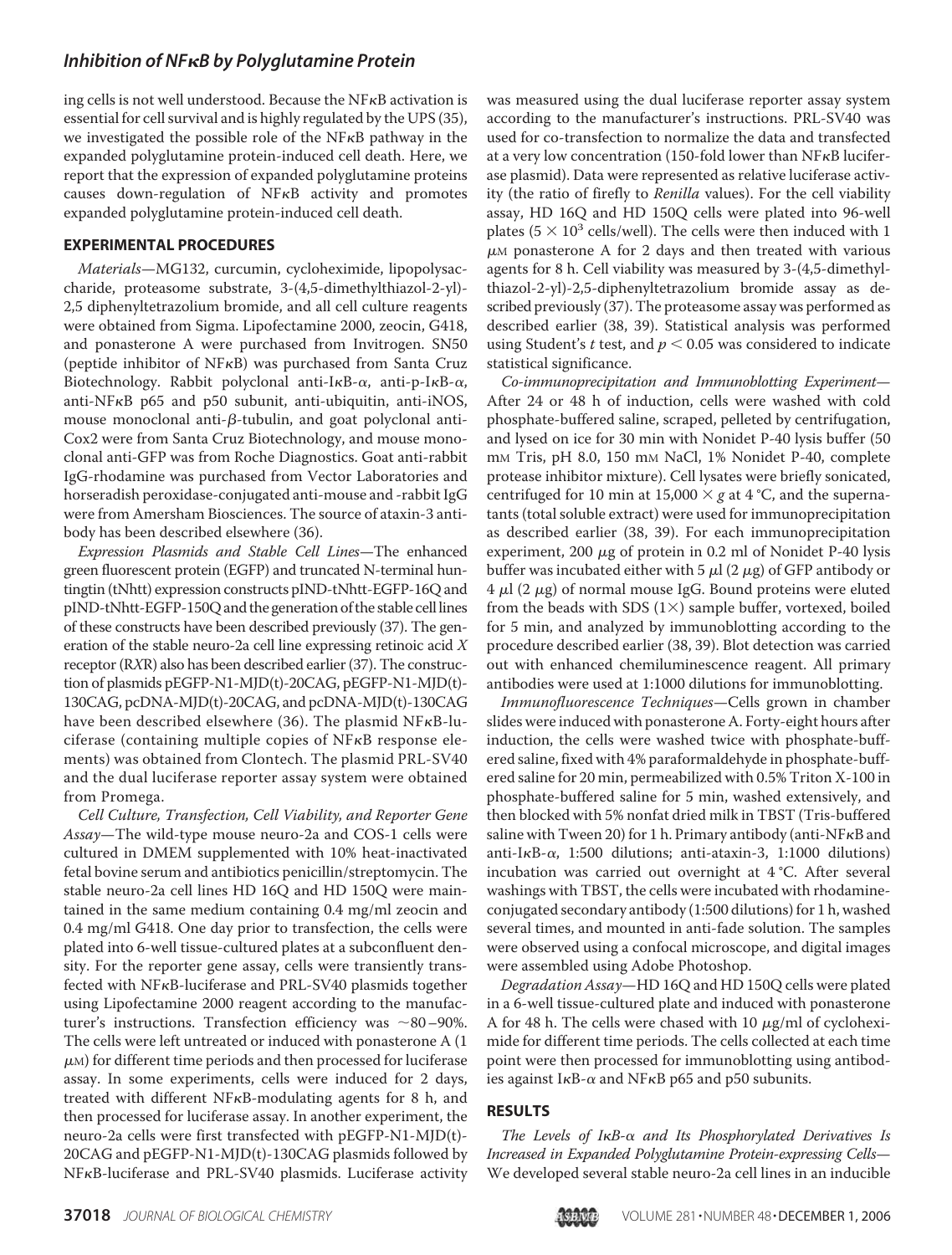

FIGURE 1. **Expression of expanded polyglutamine protein increases the levels of I<sub>K</sub>B-** $\alpha$  **and its phosphorylated derivatives.** The HD 16Q and HD 150Q cells were plated into 6-well tissue-cultured plates. On the following day, the cells were left untreated or induced with 1  $\mu$ M ponasterone A for different time periods as indicated in the figure. Cells collected at each time point were then processed for either immunoblotting using antibodies against  $I_{\kappa}$ B- $\alpha$ , p- $I_{\kappa}$ B- $\alpha$ , NF $\kappa$ B p65, and p50 subunits and  $\beta$ -tubulin (A) or proteasome activity (chymotrypsin-like) assay (*B*).

system that expresses tNhtt with normal (16Q) and expanded polyglutamine (150Q) proteins (37). These cell lines were named HD 16Q and HD 150Q, and their corresponding expressed proteins were named tNhtt-16Q and tNhtt-150Q. The cell lines were induced for different time periods with ponasterone A  $(1 \mu)$  and then processed for immunoblotting using antibodies against I $\kappa$ B- $\alpha$ , p-I $\kappa$ B- $\alpha$ ,  $NF<sub>K</sub>B$  p65 and p50 subunits, and  $\beta$ -tubulin. As shown in Fig. 1A, expression of tNhtt-150Q protein time-dependently increased the levels of I $\kappa$ B- $\alpha$  and p-I $\kappa$ B- $\alpha$ . There was no change of the levels of I $\kappa$ B- $\alpha$  and slight increase in p-I $\kappa$ B- $\alpha$  in the HD 16Q cells upon expression of tNhtt-16Q protein. The levels of I $\kappa$ B- $\alpha$  and its phosphorylated derivatives in the uninduced HD 150Q cells were much higher compared with uninduced HD 16Q cells. This is most likely because of the low levels of expression and aggregation of tNhtt-150Q protein without any induction (37). The levels of NF $\kappa$ B p65 and

#### *Inhibition of NFB by Polyglutamine Protein*



FIGURE 2. Increased half-life of l $\kappa$ B- $\alpha$  in the expanded polyglutamine **protein-expressing cells.** *A*, HD 16Q and HD 150Q cells were induced with ponasterone A for 48 h in a similar way as described in the legend to Fig. 1. Cells were chased in the presence of 10  $\mu$ g/ml cycloheximide for different time period as indicated in the figure. Cells were then collected and processed for immunoblotting using anti-l $\kappa$ B- $\alpha$  and anti-NF $\kappa$ B p65 and p50. B, quantitation of the band intensities of the  $1\kappa$ B- $\alpha$  blots collected from three independent experiments was performed using NIH image analysis software. Values are means  $\pm$  S.D.

p50 subunit were not changed in both HD 16Q and HD 150Q cells upon different days of induction.

We had reported earlier the proteasomal dysfunction in the HD 150Q cells (15). Therefore, we presumed that the increased accumulations of I $\kappa$ B- $\alpha$  and its phosphorylated derivatives might be due to the altered proteasomal function in these cells. To confirm this hypothesis, we determined the proteasome activity in HD 16Q and HD 150Q cells upon different days of induction. As shown in Fig. 1B, the expression of expanded polyglutamine proteins time-dependently reduced the proteasome activity in HD 150Q cells. This inhibition of proteasome activity correlated well with the increased accumulation of I $\kappa$ B- $\alpha$  and its phosphorylated derivatives. The slight increase in p-I $\kappa$ B- $\alpha$  in the HD 16Q cells also might be due to the proteasomal dysfunction at higher levels of expression of tNhtt-16Q proteins. The HD 150 cells also show changes in morphology upon induction compared with HD 16Q cells. The cells exhibit neurite outgrowth and look bipolar. This again might be due to proteasomal dysfunction, because proteasome inhibitors are shown to induce neurite outgrowth.

Expression of Expanded Polyglutamine Proteins Increases the Stability of IKB- $\alpha$ —Because the levels of IKB- $\alpha$  and its phosphorylated forms are increased in HD 150Q cells upon induction, we assumed altered degradation of I $\kappa$ B- $\alpha$  in these cells. Therefore, we checked the half-life of I $\kappa$ B- $\alpha$  in both HD 16Q and HD 150Q cells after induction with ponasterone A for 2 days fol-

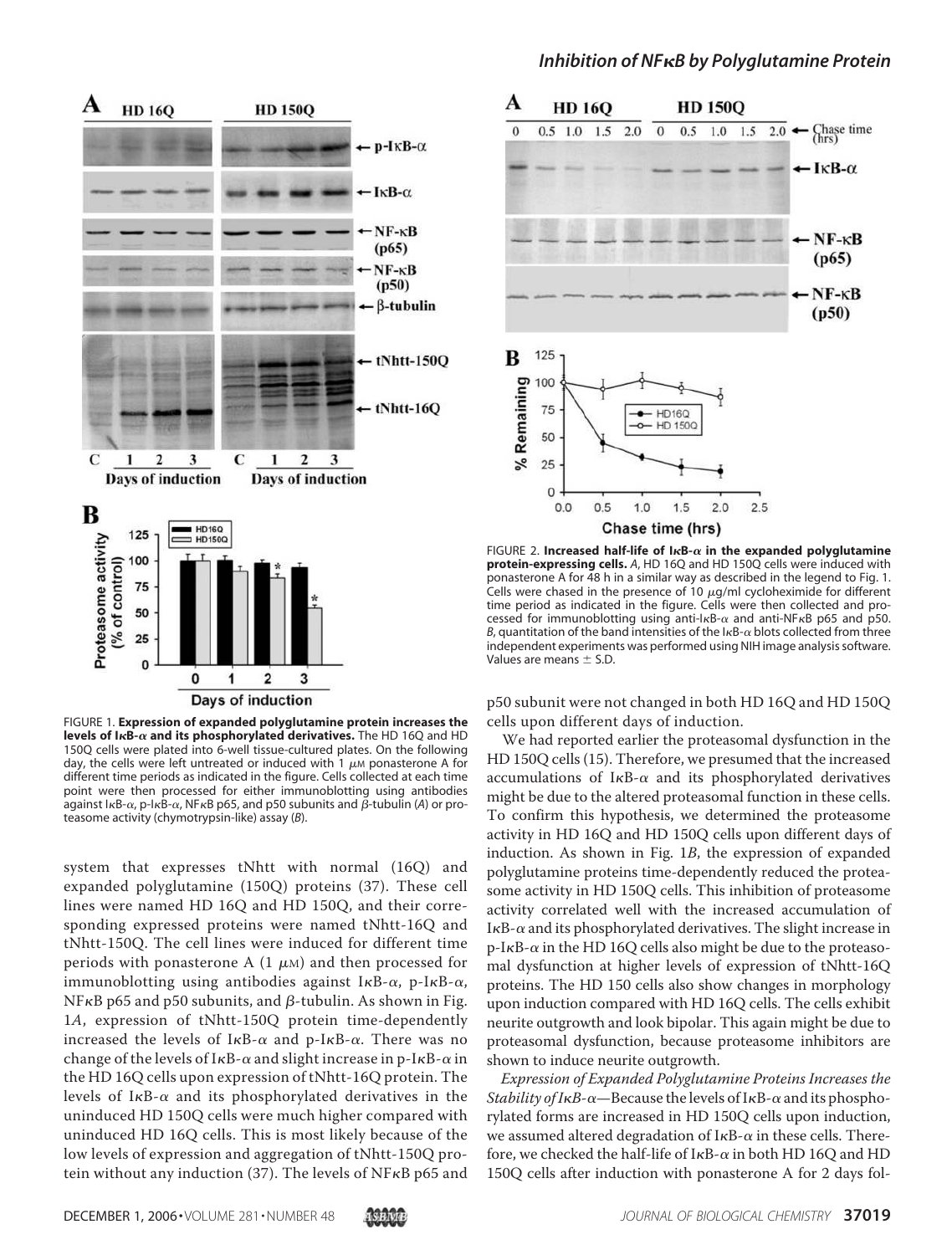

FIGURE 3. **Association of NFB p65 protein with the polyglutamine-GFP aggregates.** The HD 16Q and HD 150Q cells were plated into a 2-well chamber slide. Cells were induced with ponasterone A for 48 h and processed for immunofluorescence staining using NF<sub>KB</sub> p65 antibody. Rhodamine-conjugated secondary antibody was used to stain the NF<sub>K</sub>B p65. Arrows indicate the recruitment of NF<sub>K</sub>B p65 to the mutant huntingtin aggregates.



FIGURE 4. Recruitment of I<sub>K</sub>B- $\alpha$  with the polyglutamine-GFP aggregates. The HD 16Q and HD 150Q cells were plated and induced in a similar way as described in the legend to Fig. 3. Cells were subjected to immunofluorescence staining using antibody against l<sub>KB- $\alpha$ </sub>. Rhodamine-conjugated secondary antibody was used to visualize the I<sub>K</sub>B- $\alpha$ . Arrows indicate the association of I<sub>K</sub>B- $\alpha$  to the mutant huntingtin aggregates.

lowed by cycloheximide chase. More than 50% of HD 150Q cells form aggregates at 2 days of induction. Fig. 2 shows that the half-life of I $\kappa$ B- $\alpha$  dramatically increased in the HD 150Q cells in comparison with HD 16Q cells. The half-life of  $N F<sub>K</sub>B$ p65 and p50 subunits were not affected in both HD 16Q and HD 150Q cells when they were induced for 2 days and performed chase experiments.

Association of I $\kappa$ B- $\alpha$  and NF $\kappa$ B p65 with Polyglutamine Aggregates—Next, we searched for clues of increased half-life of I $\kappa$ B- $\alpha$  and their consequences in the HD 150Q cells. One of the reasons for increased half-life of I $\kappa$ B- $\alpha$  in the HD 150Q cells could be due to UPS dysfunction, because we have reported the inhibition of UPS function in these cells after 2 days of induction (15). The increased accumulation of  $I\kappa B$ - $\alpha$  might lead to

the inhibition of  $NFRB$  activity by preventing their nuclear translocation. To confirm this fact, we first performed immunofluorescence staining of the NF $\kappa$ B p65 subunit in the wild-type neuro-2a cells as well as in the HD 16Q and HD 150Q cells after 2 days of induction. The  $NFKB$ p65 protein was mostly localized in the cytoplasm with weak nuclear staining in the wild-type neuro-2a cells (data not shown). The expression of tNhtt-16Q in HD 16Q cells did not alter the distribution profile of  $N$ F $\kappa$ B p65 protein, in comparison with wild-type neuro-2a cells (Fig. 3). NF $\kappa$ B p65 was mostly localized in the cytoplasm in HD 16Q cells. However, to our surprise, we noticed that the expression of tNhtt-150Q protein in HD 150Q cells caused recruitment of  $NFRB$ p65 protein to the mutant huntingtin aggregates. We also observed reduction of the diffuse nuclear staining of NF<sub>K</sub>B p65 protein in these cells. Next, we performed immunofluorescence staining of I $\kappa$ B- $\alpha$  in the wild-type neuro-2a, HD 16Q, and HD 150Q cells. The HD 16Q and HD 150Q cells were similarly induced for 2 days. The I $\kappa$ B- $\alpha$  was normally distributed in both the cytoplasmic and nuclear compartments, with predominant nuclear localization in the wild-type neuro-2a and uninduced HD 16Q cells. The expression of tNhtt-16Q protein in HD 16Q cells did not alter the distribution pattern of I $\kappa$ B- $\alpha$ , as compared with uninduced HD 16Q cells (Fig. 4). The expression of tNhtt-150Q in HD 150Q cells caused recruitment of  $I\kappa B$ - $\alpha$  to the

mutant huntingtin aggregates, similar to  $NFRB$  p65 protein (Fig. 4). It seems that the whole  $NFKB$  complex is sequestered around the aggregates. Next, we performed co-immunoprecipitation experiments to confirm the interaction of soluble expanded polyglutamine proteins with the NF $\kappa$ B p65 and I $\kappa$ B- $\alpha$ . The HD 16Q and HD 150Q cell lines were induced for 1 day with ponasterone A  $(1 \mu)$  and then processed for immunoprecipitation by anti-GFP. In other experiments, we transfected the truncated ataxin-3 constructs (pEGFP-N1-MJD(t)- 20CAG and pEGFP-N1-MJD(t)-130CAG) to the COS-1 cell, and after 1 day, the cells were collected and processed for immunoprecipitation by the GFP antibody. Blots were probed with anti-I $\kappa$ B- $\alpha$  and anti-NF $\kappa$ B p65. Fig. 5 shows that both  $I$ <sub>K</sub>B- $\alpha$  and NF<sub>K</sub>B p65 are specifically interacted with polyglu-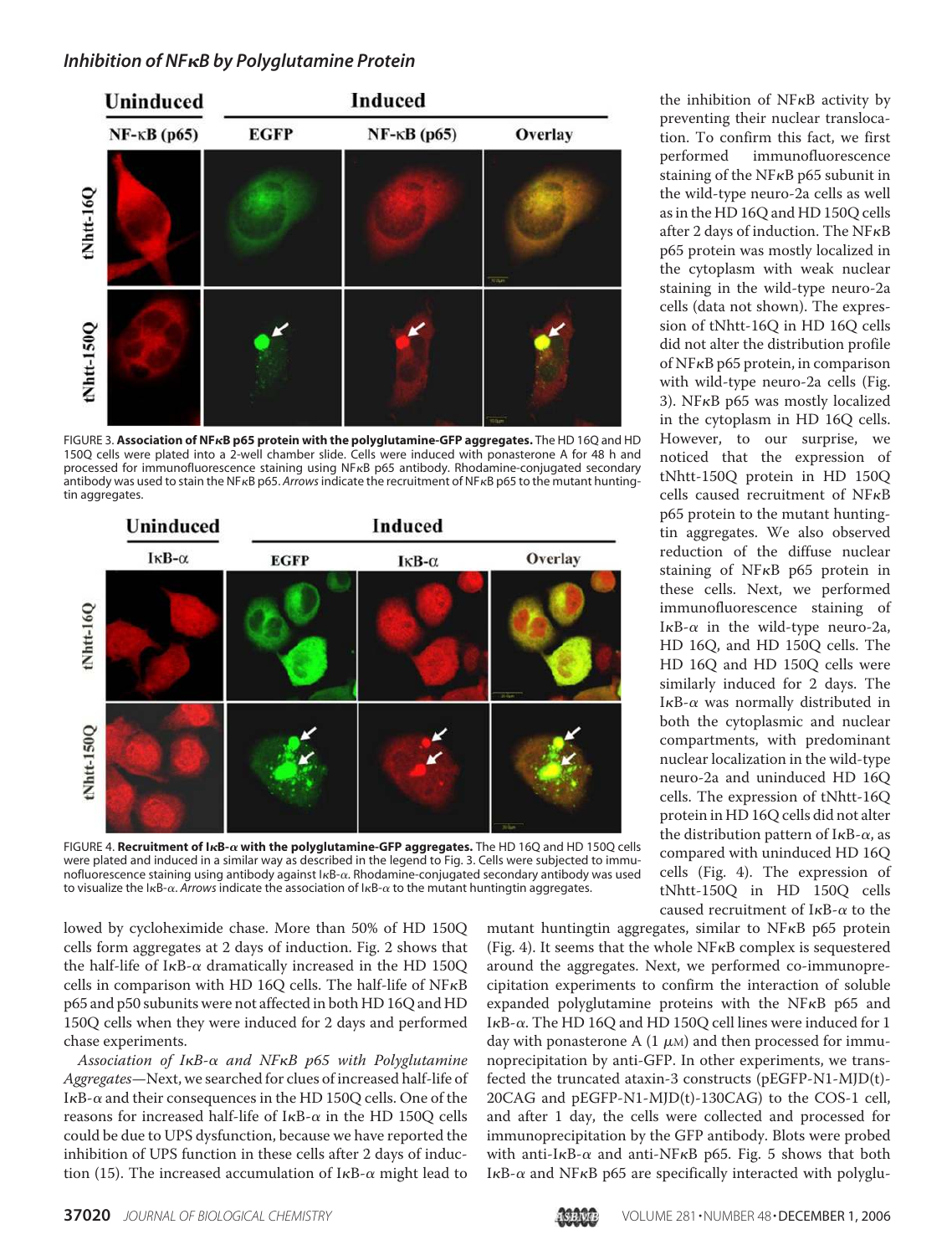

**FIGURE 5. Aberrant interaction of I***κ***B-** $\alpha$  **and NF***κ***B p65 with the expanded polyglutamine proteins.** *A*, the HD 16Q and HD 150Q cells were plated in a similar manner as described in the legend to Fig. 1. Twenty-four hours after induction, cells were collected and processed for immunoprecipitation (*IP*) by anti-GFP. Blots were probed with anti-NF<sub>K</sub>B p65 (top blot), anti-I<sub>K</sub>B- $\alpha$  (*middle blot*), and anti-GFP (*bottom blot*). *B*, the COS-1 cells were transiently transfected with the truncated ataxin-3-EGFP fusion constructs (1  $\mu$ g each/well) containing 20Q and 130Q. Twenty-four hours after the transfection of ataxin-3 constructs, cell lysates were made and subjected to immunoprecipitation as described for A. The blots were sequentially probed with anti-NF<sub>K</sub>B p65 (*top blot*), anti-l<sub>K</sub>B-α (*middle blot*), and anti-GFP (*bottom blot*).



Ataxin3-20Q Ataxin3-130Q

FIGURE 6. Association of I*k*B- $\alpha$  and NF*k*B p65 with the expanded polyglu**tamine proteins.** Neuro-2a cells were transiently transfected with truncated ataxin-3 constructs. Forty-eight hours later, the cells were processed for either immunofluorescence staining using  $kB-\alpha$ , NF $\kappa$ B p65, and ataxin-3 antibody (*A*) or immunoprecipitation (*IP*) experiments using ataxin-3 antibody. Blots were probed sequentially with  $kB-\alpha$ , NF $\kappa$ B p65, and ataxin-3 antibodies (*B*).

tamine-expanded huntingtin or ataxin-3. The tNhtt-150Q or ataxin-3(t)-130Q appeared as multiple bands because of the instability of the CAG repeats.

To further confirm the association of the NF $\kappa$ B complex with expanded polyglutamine proteins or their aggregates and to exclude any interference of GFP, we transiently transfected truncated ataxin-3 constructs without the GFP tag. At 48 h of post-transfection, the cells were processed for either immunofluorescence or immunoblotting experiments using  $I\kappa B-\alpha$ , NF $\kappa$ B p65, and ataxin-3 antibodies. As expected, both I $\kappa$ B- $\alpha$ and NF<sub>K</sub>B p65 proteins were interacted and associated with the polyglutamine-expanded ataxin-3 (Fig. 6).

#### *Inhibition of NFB by Polyglutamine Protein*

Down-regulation of NF<sub>K</sub>B-dependent Transcriptional Activity in the Expanded Polyglutamine Protein-expressing Cells— Because the half-life of I $\kappa$ B- $\alpha$  is increased in HD 150Q cells and the  $NF<sub>κ</sub>B$  complex sequestered around the aggregates, we assumed that there might be down-regulation of  $NFKB$  activity in the HD 150Q cells. As expected, the expression of tNhtt-150Q protein in HD 150Q cells time-dependently decreased the NF $\kappa$ B-dependent transcriptional activity (Fig. 7A). The expression of tNhtt-16Q protein in HD 16Q cells did not have any effect on the  $NF<sub>\kappa</sub>B$ -dependent transcriptional activity. The NF<sub>K</sub>B-dependent transcriptional activity was significantly lower in the uninduced HD 150Q cells as compared with HD 16Q cells most likely because of the leaky expression and aggregation of tNhtt-150Q proteins. Next, we determined the NF $\kappa$ Bdependent transcriptional activity in both HD 16Q and HD 150Q cells after treating with various modulators of the  $NFRB$ pathway. We used lipopolysaccharide as a stimulator and curcumin and MG132 as inhibitors of NF $\kappa$ B activation. Fig. 7B shows that treatment of lipopolysaccharide increased  $NFRB$ activity in HD 16Q cells while preventing the  $NFRB$  activation in HD 150Q cells. The curcumin and MG132 both enhanced the down-regulation of  $N$ F $\kappa$ B activity in the HD 150Q cells. We further checked the NF $\kappa$ B activity in the neuro-2a cells after transiently expressing the ataxin-3(t)-20Q and ataxin-3(t)- 130Q proteins. In this case, we observed activation of  $NFRB$ in polyglutamine-expanded ataxin-3-expressing cells at 24 h of post-transfection, whereas we observed inhibition after 72 h of post-transfection (Fig. 7C). Possibly, the soluble expanded polyglutamine proteins are initially activating the  $NF<sub>κ</sub>B$ , whereas later polyglutamine aggregates inhibit the NF<sub>K</sub>B activity.

We next checked the expression levels of several NFKB-dependent genes in the HD 16Q and HD 150Q cells after different days of induction. As shown in figure 8, the expression of tNhtt-150Q proteins in the HD 150Q cells results in down-regulation of Cox2 and iNOS expression. The expression levels of Cox2 and iNOS were very low in the uninduced HD 150Q cells. This was expected, because the uninduced HD 150Q cells showed a significantly low level of  $NFRB$  activity as compared with HD 16Q cell.

Inhibition of NFKB Enhances the Expanded Polyglutamine Protein-induced Cell Death-Because the NF<sub>K</sub>B activity was inhibited in the expanded polyglutamine protein-expressing cells, we next checked the impact of this down-regulation on cell viability. We induced the HD 16Q and HD 150Q cells for 2 days with ponasterone A and then treated them with varying doses of SN50 (a peptide inhibitor of  $N$ F $\kappa$ B that blocks nuclear import of the NFKB p50 subunit protein) or curcumin. Curcumin is well known to inhibit  $NFRB$  activity (40). We induced HD 150Q cells for 2 days, because there was significant reduction of  $NF<sub>K</sub>B$  activity, and these cells start dying from 2 days onward (15). Fig. 9 shows that treatment of both SN50 and curcumin induced HD 16Q and HD 150Q cell death. However, the percentage of HD 150Q cell death was significantly higher in comparison with HD 16Q cells. Results suggest that the NF<sub>K</sub>B inhibitors promote expanded polyglutamine protein-induced cell death.

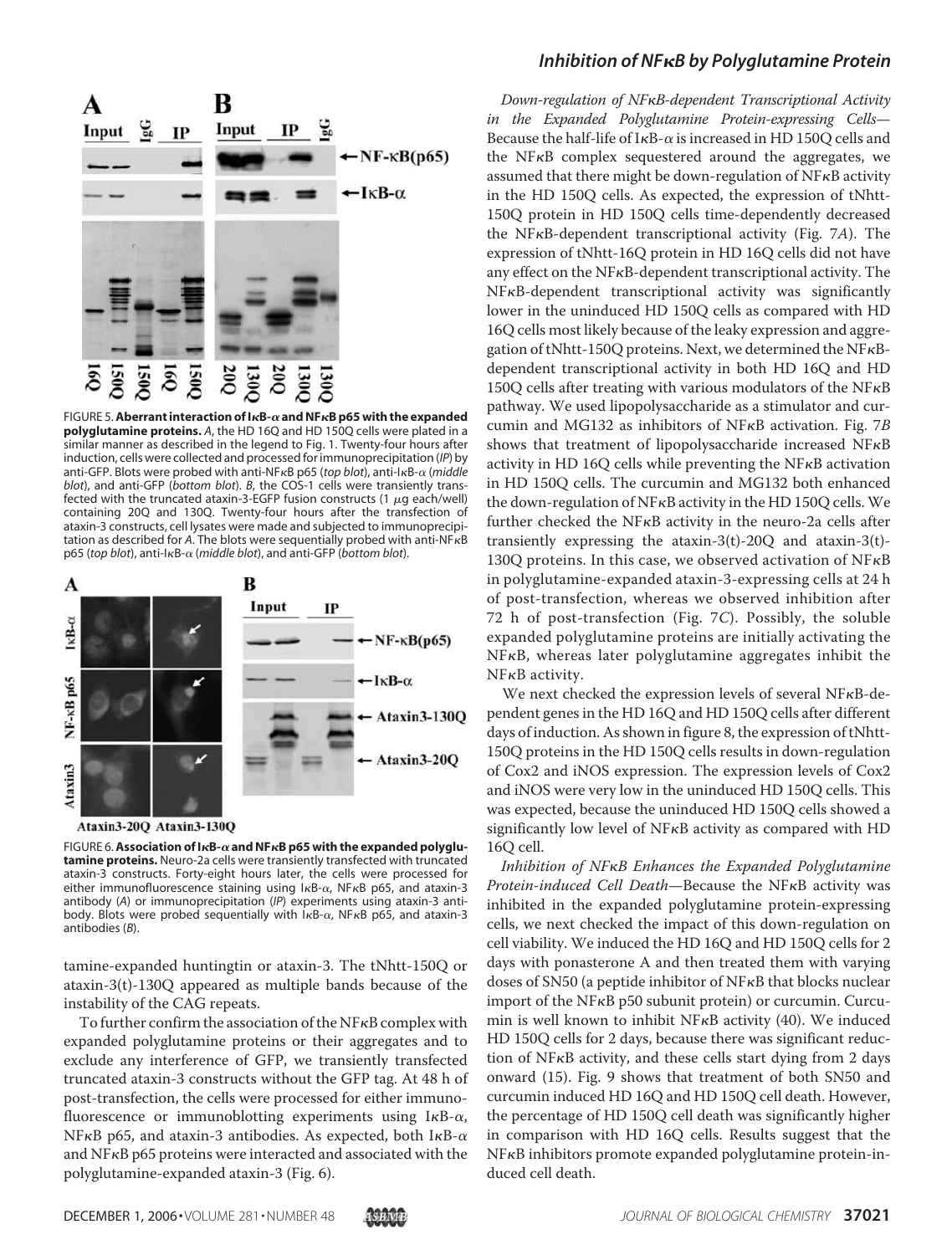





FIGURE 8. **Decreased expression of Cox2 and iNOS in the HD 150Q cells.** HD 16Q and HD 150Q cell lines were left untreated or treated with 1  $\mu$ M ponasterone A for different time periods. Cells were then collected and subjected to immunoblotting using Cox2, iNOS, and  $\beta$ -tubulin antibody.

#### **DISCUSSION**

Activation of  $N$ F $\kappa$ B plays a very important role in controlling the pathways related to cell survival and apoptosis. Activation of this pathway is also implicated in various acute and chronic neurodegenerative conditions. In the present investigation, we have found that the expression of expanded polyglutamine proteins time-dependently down-regulates the NF $\kappa$ B activity.

First, we have shown that the expression of expanded polyglutamine protein results in an increased accumulation of I $\kappa$ B- $\alpha$  and its phosphorylated derivatives, and this increased accumulation is because of the slower rate of degradation of I $\kappa$ B- $\alpha$ . Second, we found that the I $\kappa$ B- $\alpha$  and NF $\kappa$ B subunits aberrantly interact with the expanded polyglutamine proteins and sequester around the aggregates. Therefore, most likely the association of  $I\kappa B$ - $\alpha$  and NF $\kappa B$  complexes with the polyglutamine aggregates, as well as altered degradation of I $\kappa$ B- $\alpha$ , might be responsible for the down-regulation of  $NF\kappa B$  activity.

Polyglutamine aggregates have been reported to associate with the various components of UPS (15–20), and continuous expression and aggregation of expanded polyglutamine proteins in neuronal cells lead to the impairment of UPS function (12-15). Therefore, the altered degradation of  $I\kappa B$ - $\alpha$  could be due to the proteasomal dysfunction in the expanded polyglutamine protein-expressing cells. Aberrant association of I $\kappa$ B- $\alpha$ 



in triplicate.  $*$ ,  $p < 0.01$  as compared with neuro-2a (RXR) or HD 16Q cells. B, HD 16Q and HD 150Q cells were transiently transfected with NF<sub>K</sub>B luciferase and PRL-SV40 plasmids and simultaneously induced with ponasterone A for 2 days in a similar manner as described above. The cells were then treated with lipopolysaccharide (LPS, 100 ng/ml), MG132 (10 μM), and curcumin (10  $\mu$ M) for 6 h, and the collected cells were processed for dual luciferase reporter gene assay. Results are means  $\pm$  S.D. of two independent experiments, each performed in triplicate.  $*$ ,  $p < 0.01$  as compared with HD 16Q cells. *C*, neuro-2a cells were transiently transfected with pEGFP-N1 and the truncated ataxin-3-EGFP fusion constructs (1  $\mu$ g each/well) containing 20Q and 130Q. Six hours later, the cells were again transfected with  $N$ F $\kappa$ B luciferase and PRL-SV40 plasmids. Cells were then collected at different time points, as indicated in the figure, and processed for dual luciferase reporter gene assay. Results are means  $\pm$  S.D. of two independent experiments, each performed in triplicate.  $*$ ,  $p < 0.01$  as compared with pEGFP-N1 and ataxin-3 with 20Qexpressing cells.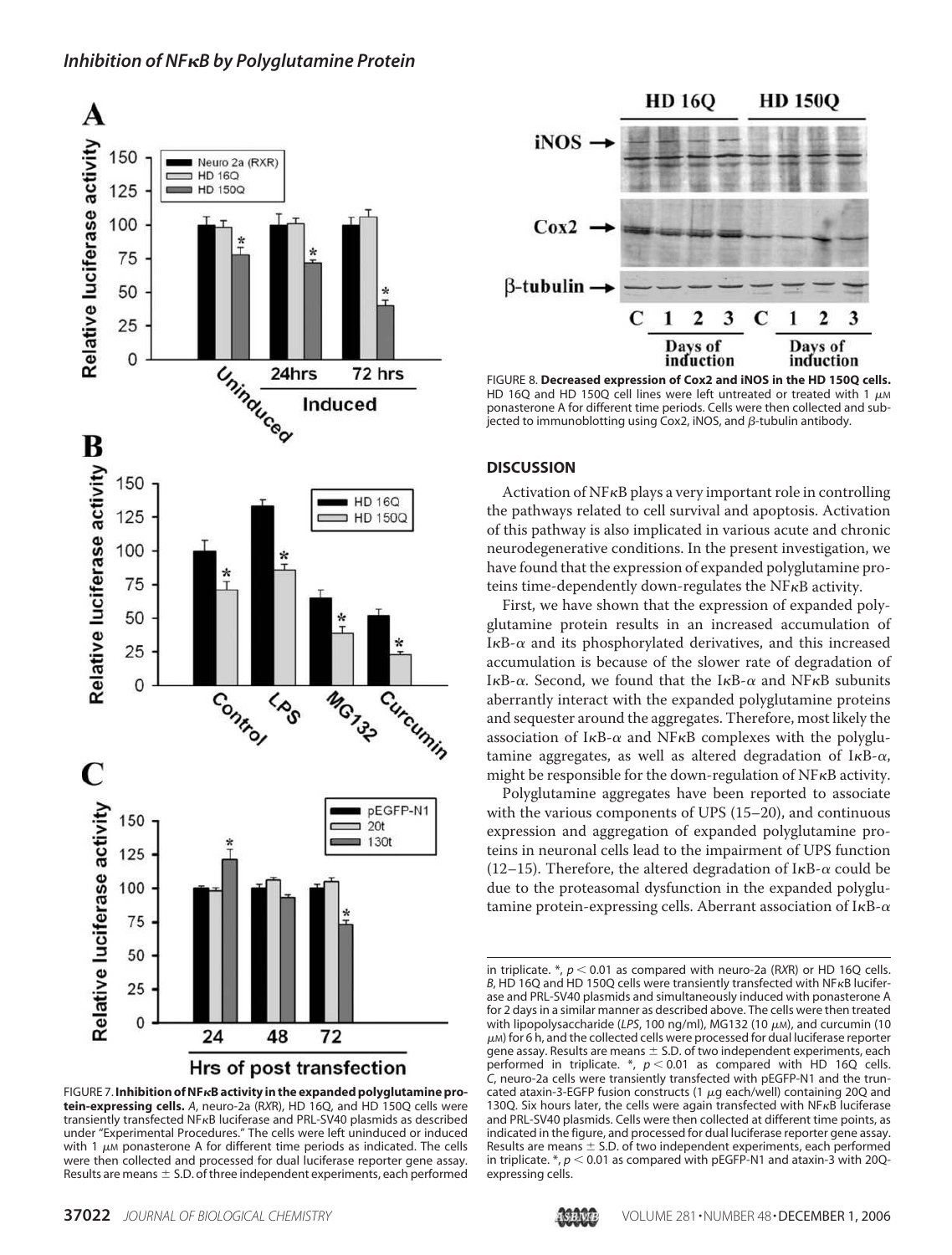

**tamine protein-induced cell death.** HD 16Q and HD 150Q cells were induced with 1  $\mu$ M ponasterone A for 2 days. The cells were then treated with different concentrations of SN50 for 24 h (*A*) or curcumin for8h(*B*). Cell viability was measured by 3-(4,5-dimethylthiazol-2-yl)-2,5-diphenyltetrazolium bromide assay. Results are means  $\pm$  S.D. of two independent experiments each performed in triplicate.  $*, p < 0.01$  as compared with HD 16Q cells.

with the polyglutamine aggregates could also increase its half-life.

Expanded polyglutamine proteins are very unstable and quickly form aggregates (41), and during this process, they coaggregate with many other proteins essential for normal cellular function. Among them, several transcription factors, such as TATA box-binding protein, CREB-binding protein, Sp1, and p53 have been found to associate with aggregates and result in their transcriptional deregulation, which ultimately leads to cellular dysfunction and cell death (5–11). Here, we found transcriptional deregulation of  $N$ F $\kappa$ B in the expanded polyglutamine protein-expressing cells, which might be due to the UPS dysfunction as well as sequestration of various components of NF<sub>K</sub>B complex and could be a common feature among all polyglutamine diseases. Finally, we have also shown that some of the

#### *Inhibition of NFB by Polyglutamine Protein*

NF<sub>K</sub>B-regulated genes, such as Cox2 and iNOS, are down-regulated in the expanded polyglutamine protein-expressing cells.

What could be the consequence of the down-regulation of NF<sub>K</sub>B activity in the expanded polyglutamine protein-expressing cells?  $NFKB$  activation has been reported to protect as well as to promote cell death, depending on the cell type and/or inducing signal (22–24). But in most cases, its activation leads to the protection of cell death, particularly in the neuronal cells  $(22)$ . NF $\kappa$ B activity was reported to be increased in the striatal neurons of 3-nitropropionic acid-treated mice (an animal model for HD). However, the mice lacking the p50 subunit of NF<sub>K</sub>B show decreased activity and increased damage of striatal neurons  $(31)$ . This suggests that down-regulation of NF $\kappa$ B activity might lead to neurodegeneration. However, a recent paper shows activation of  $NFRB$  in the cellular and transgenic mice model of HD, and this activation leads to neurodegeneration (32). We never detected an increase in  $N$ F $\kappa$ B activity in HD 150Q stable cells most likely because of a low level of expression and aggregation of polyglutamine-expanded huntingtin without any induction. However, we have found a significant increase in  $NFRB$  activity at 24 h of post-transfection and a decrease in NF<sub>K</sub>B activity at 72 h of post-transfection of the polyglutamine-expanded ataxin-3. In both cases, we have observed direct correlation of decrease in NFKB activity and induction of cell death. It seems that expanded polyglutamine protein could possibly have a dual effect on  $NFRB$ , an initial phase of activation and a later stage of inhibition. Initially, the expanded polyglutamine protein-expressing cells might be trying to protect themselves by activating  $NFKB$ , and later aggregates prevent the activation by promoting UPS dysfunction. Similarly, the amyloid  $\beta$ -peptide at low concentration has been found to activate  $NF\kappa B$  that leads to neuroprotection, whereas at a higher concentration, it produces the opposite effect (29). We have observed down-regulation of  $NFKB$  activity promoting expanded polyglutamine protein-induced cell death, which suggests that inhibition of  $NFKB$  activity might be responsible for the expanded polyglutamine protein-induced cell death. Further work is necessary to confirm this.

Altogether, our results demonstrate the down-regulation of NF<sub>K</sub>B activity in the expanded polyglutamine protein-expressing cell, and this inhibition of  $NFRB$  activity might be linked with the expanded polyglutamine protein-induced cell death.

Acknowledgments—We thank D. Narender and M. Singh for technical assistance.

#### **REFERENCES**

- 1. Zoghbi, H. Y., and Orr, H. T. (2000) Annu. Rev. Neurosci. **23,** 217–247
- 2. Lin, X., Cummings, C. J., and Zoghbi, H. Y. (1999) Neuron **24,** 499–502
- 3. Ross, C. A. (2002) Neuron **35,** 819–822
- 4. Sherman, M. Y., and Goldberg, A. L. (2001) Neuron **29,** 15–32
- 5. Sugars, K. L., and Rubinsztein D. C. (2003) Trends Genet. **19,** 133–238
- 6. Nucifora, F. C., Sasaki, M., Peters, M. F., Huang, H., Cooper, J. K., Yamada, M., Takahashi, H., Tsuji, S., Broncos, J., Dawson, V. L., Dawson T. M., and Ross, C. A. (2001) Science **291,** 2423–2428
- 7. Shimohata, T., Nakajima, T., Yamada, M., Uchida, C., Onodera, O., Naruse, S., Kimura, T., Koide, R., Nozaki, K., and Sano, Y., Ishiguro, H., Sakoe, K., Ooshima, T., Sato, A., Ikeuchi, T., Oyake, M., Sato, T., Aoyagi, I., Hozumi, I., Nagatsu, T., Takiyama, Y., Nishizawa, M., Goto, J., Kanazawa,